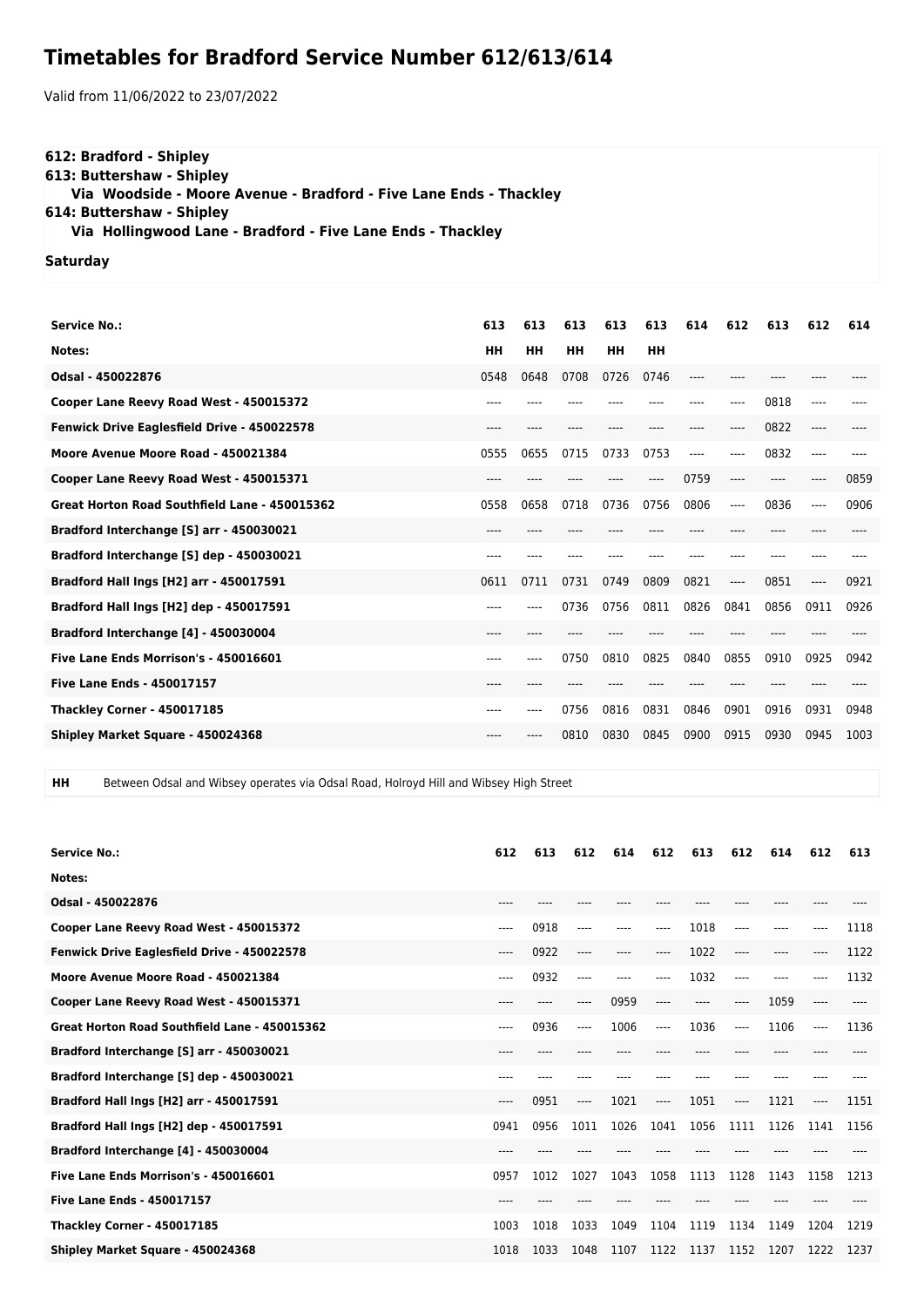| Service No.:                                  | 612      | 614  | 612      | 613  | 612     | 614  | 612     | 613                           | 612  | 614  |
|-----------------------------------------------|----------|------|----------|------|---------|------|---------|-------------------------------|------|------|
| Notes:                                        |          |      |          |      |         |      |         |                               |      |      |
| Odsal - 450022876                             |          |      |          |      |         |      |         |                               |      |      |
| Cooper Lane Reevy Road West - 450015372       | ----     |      | ----     | 1218 | ----    |      | ----    | 1318                          | ---- |      |
| Fenwick Drive Eaglesfield Drive - 450022578   |          |      | ----     | 1222 | $---$   | ---- | ----    | 1322                          | ---- |      |
| Moore Avenue Moore Road - 450021384           | $-- - -$ | ---- | ----     | 1232 | $-----$ | ---- | ----    | 1332                          | ---- |      |
| Cooper Lane Reevy Road West - 450015371       | ----     | 1159 | ----     | ---- | $---$   | 1259 | ----    | $---$                         | ---- | 1359 |
| Great Horton Road Southfield Lane - 450015362 | ----     | 1206 | $-----$  | 1236 | $-----$ | 1306 | ----    | 1336                          | ---- | 1406 |
| Bradford Interchange [S] arr - 450030021      |          |      |          |      |         |      |         | ----                          |      |      |
| Bradford Interchange [S] dep - 450030021      | $---$    |      | ----     |      |         |      | ----    |                               | ---- |      |
| Bradford Hall Ings [H2] arr - 450017591       | $---$    | 1221 | $\cdots$ | 1251 | ----    | 1321 | ----    | 1351                          | ---- | 1421 |
| Bradford Hall Ings [H2] dep - 450017591       | 1211     | 1226 | 1241     | 1256 | 1311    | 1326 | 1341    | 1356                          | 1411 | 1426 |
| Bradford Interchange [4] - 450030004          |          |      |          |      |         |      |         |                               |      |      |
| Five Lane Ends Morrison's - 450016601         | 1228     | 1243 | 1258     | 1313 | 1328    | 1343 | 1358    | 1413                          | 1428 | 1443 |
| Five Lane Ends - 450017157                    |          |      |          |      |         |      |         |                               |      |      |
| <b>Thackley Corner - 450017185</b>            | 1234     | 1249 | 1304     | 1319 | 1334    | 1349 | 1404    | 1419                          | 1434 | 1449 |
| Shipley Market Square - 450024368             | 1252     | 1307 | 1322     | 1337 | 1352    | 1407 | 1422    | 1437                          | 1452 | 1504 |
|                                               |          |      |          |      |         |      |         |                               |      |      |
| <b>Service No.:</b>                           | 612      | 613  | 612      | 614  | 612     | 613  | 612     | 614                           | 612  | 613  |
| Notes:                                        |          |      |          |      |         |      |         |                               |      |      |
| Odsal - 450022876                             |          |      |          |      |         |      |         |                               |      |      |
| Cooper Lane Reevy Road West - 450015372       | $---$    | 1418 | ----     | ---- |         | 1518 | ----    | ----                          | ---- | 1618 |
| Fenwick Drive Eaglesfield Drive - 450022578   | $---$    | 1422 | ----     | ---- | $---$   | 1522 | ----    | $---$                         | ---- | 1622 |
| Moore Avenue Moore Road - 450021384           | $---$    | 1432 | ----     | ---- |         | 1532 | ----    | ----                          | ---- | 1632 |
| Cooper Lane Reevy Road West - 450015371       | $---$    | ---- | ----     | 1459 |         | ---- | ----    | 1559                          | ---- |      |
| Great Horton Road Southfield Lane - 450015362 | ----     | 1436 | ----     | 1506 |         | 1536 | $-----$ | 1606                          | ---- | 1636 |
| Bradford Interchange [S] arr - 450030021      | ----     |      |          |      |         |      |         |                               |      |      |
|                                               |          |      |          |      |         |      |         |                               |      |      |
| Bradford Interchange [S] dep - 450030021      |          |      |          |      |         |      |         |                               |      |      |
| Bradford Hall Ings [H2] arr - 450017591       | ----     | 1451 | ----     | 1521 |         | 1551 | ----    | 1621                          | ---- | 1651 |
| Bradford Hall Ings [H2] dep - 450017591       | 1441     | 1456 | 1511     | 1526 | 1541    | 1556 | 1611    | 1626                          | 1641 | 1656 |
| Bradford Interchange [4] - 450030004          | ----     | ---- | ----     | ---- |         | ---- | ----    | $\hspace{1.5cm} \textbf{---}$ | ---- | ---- |
| Five Lane Ends Morrison's - 450016601         | 1458     | 1513 | 1528     | 1543 | 1558    | 1613 | 1627    | 1642                          | 1657 | 1712 |
| Five Lane Ends - 450017157                    | ----     | ---- |          |      |         |      | ----    |                               |      |      |
| <b>Thackley Corner - 450017185</b>            | 1504     | 1519 | 1534     | 1549 | 1604    | 1619 | 1633    | 1648                          | 1703 | 1718 |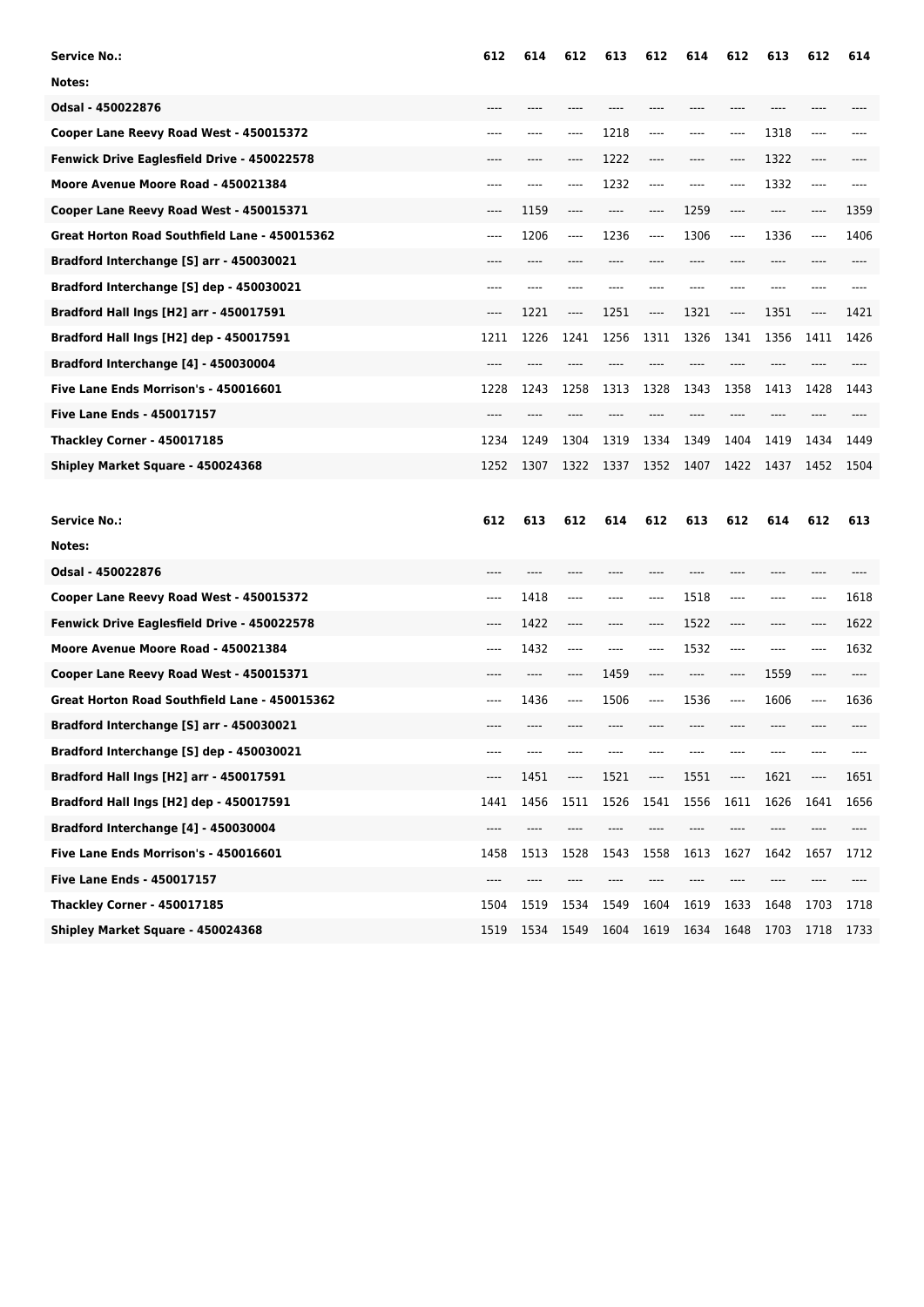| <b>Service No.:</b>                           | 612   | 614   | 612  | 613  | 614  | 613       | 614   | 614       | 614  | 612   |
|-----------------------------------------------|-------|-------|------|------|------|-----------|-------|-----------|------|-------|
| Notes:                                        |       |       |      |      |      |           |       |           |      |       |
| Odsal - 450022876                             | ----  |       |      |      |      |           |       |           |      |       |
| Cooper Lane Reevy Road West - 450015372       | ----  |       | ---- | 1733 | ---- | 1818      | ----  |           |      |       |
| Fenwick Drive Eaglesfield Drive - 450022578   | $---$ | $---$ | ---- | 1737 | ---- | 1822      | ----  | $---$     | ---- |       |
| Moore Avenue Moore Road - 450021384           | ----  |       | ---- | 1747 | ---- | 1832      | ----  |           |      |       |
| Cooper Lane Reevy Road West - 450015371       | $---$ | 1659  | ---- | ---- | 1759 | $---$     | 1910  | 2010      | 2110 | ----  |
| Great Horton Road Southfield Lane - 450015362 | $---$ | 1706  | ---- | 1751 | 1806 | 1836      | 1915  | 2015      | 2115 | $---$ |
| Bradford Interchange [S] arr - 450030021      | $---$ | $---$ |      |      |      | $- - - -$ | 1927  | 2027      | 2127 | ----  |
| Bradford Interchange [S] dep - 450030021      | ----  |       |      |      |      |           | 1931  | 2031      | 2131 | ----  |
| Bradford Hall Ings [H2] arr - 450017591       | $---$ | 1721  | ---- | 1806 | 1821 | 1851      | ----  |           |      |       |
| Bradford Hall Ings [H2] dep - 450017591       | 1711  | 1726  | 1746 | 1810 | 1830 | ----      | $---$ | $- - - -$ | ---- |       |
| Bradford Interchange [4] - 450030004          | ----  |       |      |      |      |           |       |           | ---- | 2212  |
| Five Lane Ends Morrison's - 450016601         | 1727  | 1742  | 1802 | 1826 | 1846 | ----      | 1945  | 2044      | ---- |       |
| <b>Five Lane Ends - 450017157</b>             | ----  |       |      |      |      |           |       |           | 2143 | 2223  |
| <b>Thackley Corner - 450017185</b>            | 1733  | 1748  | 1808 | 1832 | 1852 | ----      | 1951  | 2050      | 2149 | 2228  |
| Shipley Market Square - 450024368             | 1748  | 1803  | 1823 | 1847 | 1905 | ----      | 2004  | 2101      | 2159 | 2237  |

| <b>Service No.:</b>                           | 612   |
|-----------------------------------------------|-------|
| Notes:                                        |       |
| Odsal - 450022876                             | $---$ |
| Cooper Lane Reevy Road West - 450015372       | ----  |
| Fenwick Drive Eaglesfield Drive - 450022578   | $---$ |
| Moore Avenue Moore Road - 450021384           | ----  |
| Cooper Lane Reevy Road West - 450015371       | ----  |
| Great Horton Road Southfield Lane - 450015362 | $---$ |
| Bradford Interchange [S] arr - 450030021      | ----  |
| Bradford Interchange [S] dep - 450030021      | $---$ |
| Bradford Hall Ings [H2] arr - 450017591       | $---$ |
| Bradford Hall Ings [H2] dep - 450017591       | ----  |
| Bradford Interchange [4] - 450030004          | 2255  |
| Five Lane Ends Morrison's - 450016601         | $---$ |
| <b>Five Lane Ends - 450017157</b>             | 2305  |
| <b>Thackley Corner - 450017185</b>            | 2310  |
| Shipley Market Square - 450024368             | 2318  |
|                                               |       |

**612: Shipley - Bradford 613: Shipley - Buttershaw Via Thackley - Five Lane Ends - Bradford - Moore Avenue - Woodside 614: Shipley - Buttershaw Via Thackley - Five Lane Ends - Bradford - Hollingwood Lane**

**Saturday**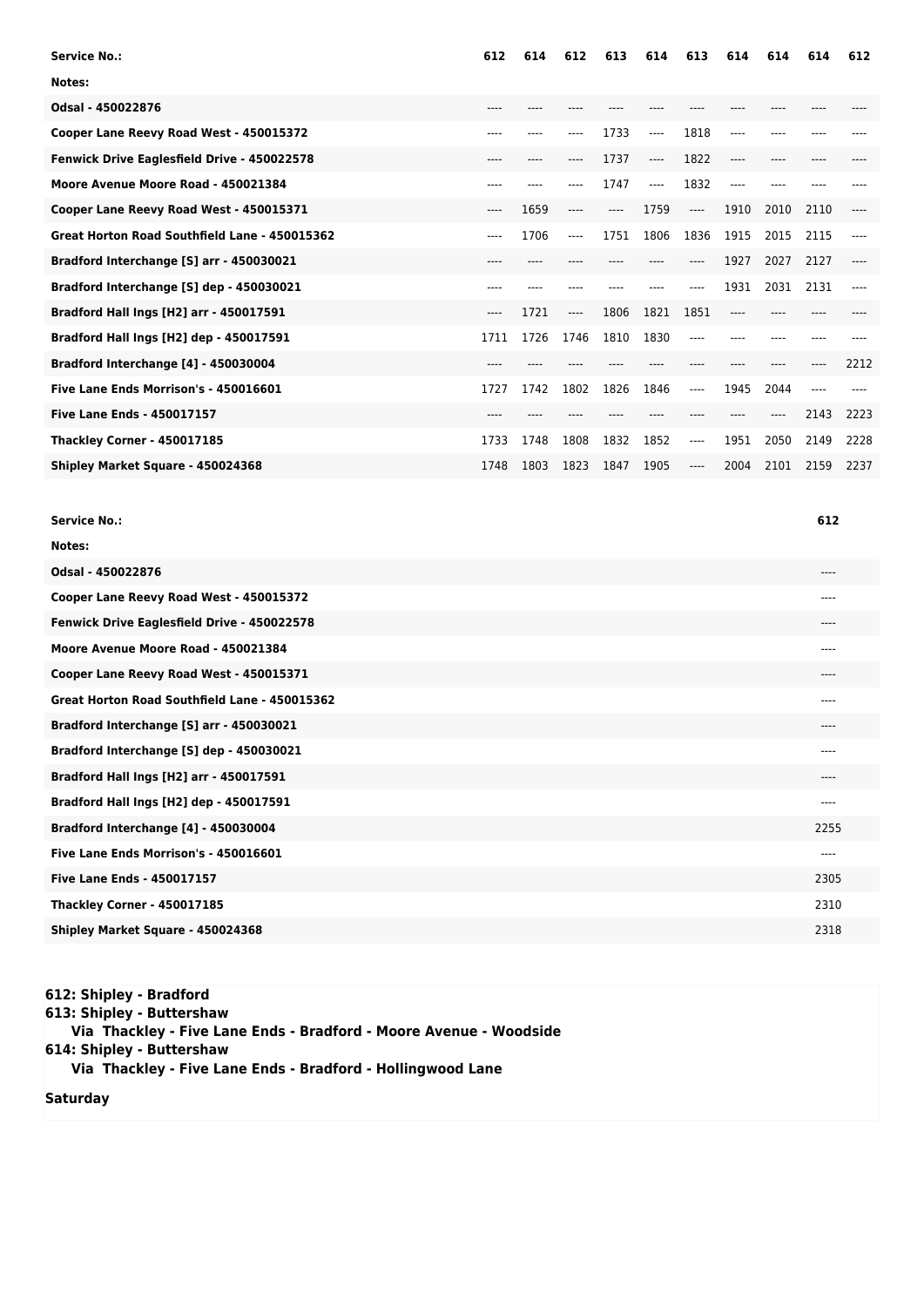| <b>Service No.:</b>                       | 613     | 613  | 613  | 613   | 613   | 614  | 613  | 612   | 614  | 612  |
|-------------------------------------------|---------|------|------|-------|-------|------|------|-------|------|------|
| Notes:                                    |         | HH   | HH   |       |       |      |      |       |      |      |
| Shipley Market Square [S2] - 450024368    | ----    |      | ---- | ----  | 0745  | 0815 | 0842 | 0857  | 0912 | 0927 |
| Thackley Primary School - 450017137       | ----    | ---- | ---- | $---$ | 0755  | 0825 | 0852 | 0907  | 0922 | 0937 |
| <b>Five Lane Ends - 450017156</b>         | ----    | ---- | ---- |       |       |      | ---- |       |      |      |
| Five Lane Ends Morrisons - 450017130      | ----    | ---- | ---- | ----  | 0801  | 0832 | 0859 | 0915  | 0930 | 0945 |
| King's Road/Queen's Road - 450016636      | $--- -$ | ---- | ---- | ----  | 0807  | 0838 | 0905 | 0921  | 0936 | 0951 |
| Market Street [M5] dep - 450020656        |         |      |      | $---$ | 0814  | 0846 | 0913 | 0931  | 0946 | 1001 |
| Market Street [M5] dep - 450020656        | 0620    | 0700 | 0720 | 0743  | 0823  | 0853 | 0923 | $---$ | 0953 | ---- |
| Bradford Interchange arr - 450030025      | $---$   |      |      |       |       |      |      |       |      |      |
| Bradford Interchange dep - 450030025      | ----    |      |      |       |       |      | ---- |       |      |      |
| Bradford Interchange [G] arr - 450030011  | $---$   |      |      |       |       |      |      |       |      |      |
| Bradford Interchange [G] dep - 450030011  | $--- -$ | ---- | ---- | ----  | $---$ | ---- | ---- | $---$ | ---- |      |
| Hollingwood Lane - 450022534              | ----    |      |      |       | $---$ | 0906 | ---- | $---$ | 1006 | ---- |
| Cooper Lane Reevy Road West - 450015372   | $--- -$ |      |      |       |       | 0914 | ---- | ----  | 1014 | ---- |
| St Enochs Road Oakdale Avenue - 450021389 | 0636    | 0716 | 0736 | 0759  | 0839  | ---- | 0940 | $---$ | ---- |      |
| Odsal - 450022876                         | 0642    | 0722 | 0742 | ----  |       |      |      |       |      |      |
| Woodside - 450024803                      | ----    |      | ---- | 0806  | 0846  | ---- | 0947 | $---$ | ---- |      |
| Cooper Lane Reevy Road West - 450015371   | $---$   |      |      | 0813  | 0853  | ---- | 0954 |       |      |      |
|                                           |         |      |      |       |       |      |      |       |      |      |

**HH** Between Odsal and Wibsey operates via Odsal Road, Holroyd Hill and Wibsey High Street

| <b>Service No.:</b>                       | 613  | 612  | 614  | 612  | 613  | 612       | 614  | 612  | 613  | 612  |
|-------------------------------------------|------|------|------|------|------|-----------|------|------|------|------|
| Notes:                                    |      |      |      |      |      |           |      |      |      |      |
| Shipley Market Square [S2] - 450024368    | 0942 | 0957 | 1012 | 1027 | 1042 | 1057      | 1112 | 1126 | 1141 | 1156 |
| Thackley Primary School - 450017137       | 0952 | 1007 | 1022 | 1037 | 1052 | 1107      | 1122 | 1136 | 1151 | 1206 |
| <b>Five Lane Ends - 450017156</b>         | ---- |      |      |      |      |           |      |      |      |      |
| Five Lane Ends Morrisons - 450017130      | 1000 | 1015 | 1032 | 1047 | 1102 | 1117      | 1132 | 1147 | 1202 | 1217 |
| King's Road/Queen's Road - 450016636      | 1006 | 1021 | 1038 | 1053 | 1108 | 1123      | 1138 | 1153 | 1208 | 1223 |
| Market Street [M5] dep - 450020656        | 1016 | 1031 | 1048 | 1103 | 1118 | 1133      | 1148 | 1204 | 1219 | 1234 |
| Market Street [M5] dep - 450020656        | 1023 | ---- | 1053 | ---- | 1123 | $---$     | 1153 | ---- | 1223 | ---- |
| Bradford Interchange arr - 450030025      | ---- |      |      |      |      |           |      |      |      |      |
| Bradford Interchange dep - 450030025      | ---- |      |      |      |      |           | ---- |      |      |      |
| Bradford Interchange [G] arr - 450030011  | ---- | ---- |      |      |      |           | ---- | ---- |      |      |
| Bradford Interchange [G] dep - 450030011  | ---- | ---- |      |      |      | $- - - -$ | ---- | ---- |      |      |
| Hollingwood Lane - 450022534              | ---- | ---- | 1106 | ---- |      | ----      | 1206 | ---- |      |      |
| Cooper Lane Reevy Road West - 450015372   | ---- | ---- | 1114 | ---- | ---- | ----      | 1214 | ---- |      |      |
| St Enochs Road Oakdale Avenue - 450021389 | 1040 | ---- | ---- | ---- | 1140 | ----      | ---- | ---- | 1240 | ---- |
| Odsal - 450022876                         |      |      |      |      |      |           |      |      |      |      |
| Woodside - 450024803                      | 1047 | ---- |      |      | 1147 | ----      | ---- |      | 1247 |      |
| Cooper Lane Reevy Road West - 450015371   | 1054 |      |      |      | 1154 | ----      |      |      | 1254 | ---- |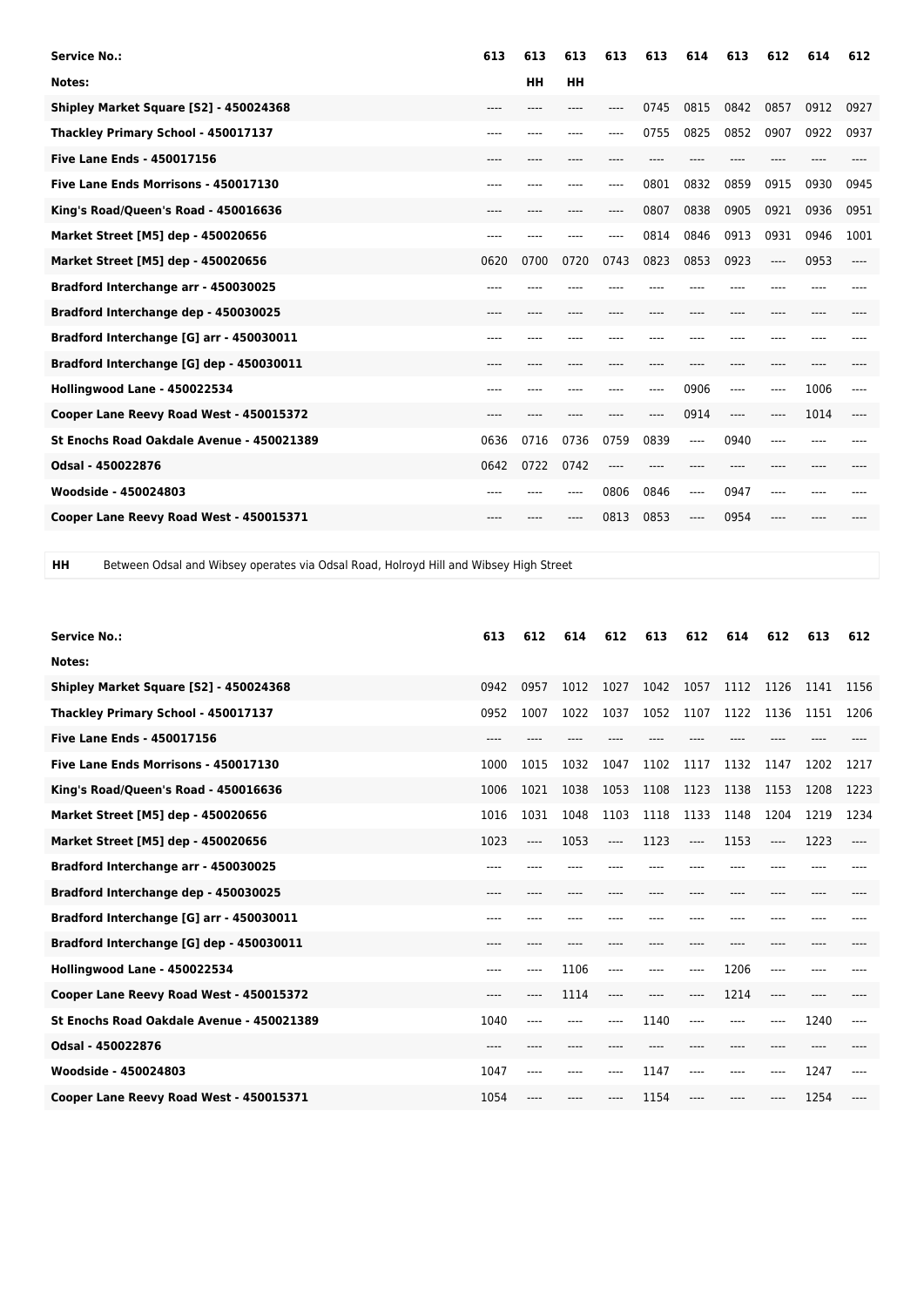| Service No.:                              | 614  | 612  | 613  | 612  | 614  | 612       | 613   | 612  | 614   | 612      |
|-------------------------------------------|------|------|------|------|------|-----------|-------|------|-------|----------|
| Notes:                                    |      |      |      |      |      |           |       |      |       |          |
| Shipley Market Square [S2] - 450024368    | 1211 | 1226 | 1241 | 1256 | 1311 | 1326      | 1341  | 1356 | 1411  | 1426     |
| Thackley Primary School - 450017137       | 1221 | 1236 | 1251 | 1306 | 1321 | 1336      | 1351  | 1406 | 1421  | 1436     |
| <b>Five Lane Ends - 450017156</b>         | ---- |      | ---- |      |      |           | ----  | ---- | ----  |          |
| Five Lane Ends Morrisons - 450017130      | 1232 | 1247 | 1302 | 1317 | 1332 | 1347      | 1402  | 1417 | 1432  | 1447     |
| King's Road/Queen's Road - 450016636      | 1238 | 1253 | 1308 | 1323 | 1338 | 1353      | 1408  | 1423 | 1438  | 1453     |
| Market Street [M5] dep - 450020656        | 1249 | 1304 | 1319 | 1334 | 1349 | 1404      | 1419  | 1434 | 1449  | 1504     |
| Market Street [M5] dep - 450020656        | 1253 | ---- | 1323 | ---- | 1353 | ----      | 1423  | ---- | 1453  | ----     |
| Bradford Interchange arr - 450030025      | ---- |      |      |      |      |           | ----  |      |       |          |
| Bradford Interchange dep - 450030025      |      |      |      |      |      |           |       |      |       |          |
| Bradford Interchange [G] arr - 450030011  | ---- |      |      |      |      |           |       |      | ----  |          |
| Bradford Interchange [G] dep - 450030011  | ---- |      |      | ---- | ---- | ----      | ----  | ---- | ----  |          |
| Hollingwood Lane - 450022534              | 1306 | ---- |      | ---- | 1406 | ----      | ----  | ---- | 1506  | ----     |
| Cooper Lane Reevy Road West - 450015372   | 1314 |      |      |      | 1414 | ----      |       | ---- | 1514  |          |
| St Enochs Road Oakdale Avenue - 450021389 | ---- | ---- | 1340 | ---- | ---- | ----      | 1440  | ---- | ----  |          |
| Odsal - 450022876                         |      |      | ---- |      |      |           | ----  | ---- | ----  |          |
| Woodside - 450024803                      |      |      | 1347 | ---- |      | ----      | 1447  | ---- |       |          |
| Cooper Lane Reevy Road West - 450015371   |      |      | 1354 |      |      |           | 1454  |      |       |          |
|                                           |      |      |      |      |      |           |       |      |       |          |
|                                           |      |      |      |      |      |           |       |      |       |          |
| <b>Service No.:</b>                       | 613  | 612  | 614  | 612  | 613  | 612       | 614   | 612  | 613   | 612      |
| Notes:                                    |      |      |      |      |      |           |       |      |       |          |
| Shipley Market Square [S2] - 450024368    | 1442 | 1457 | 1512 | 1527 | 1542 | 1557      | 1612  | 1627 | 1642  | 1657     |
| Thackley Primary School - 450017137       | 1452 | 1507 | 1522 | 1537 | 1552 | 1607      | 1622  | 1637 | 1652  | 1707     |
| <b>Five Lane Ends - 450017156</b>         | ---- | ---- |      |      |      |           | ----  | ---- |       |          |
| Five Lane Ends Morrisons - 450017130      | 1503 | 1517 | 1532 | 1547 | 1603 | 1617      | 1632  | 1647 | 1702  | 1717     |
| King's Road/Queen's Road - 450016636      | 1509 | 1523 | 1538 | 1553 | 1609 | 1623      | 1638  | 1653 | 1708  | 1723     |
| Market Street [M5] dep - 450020656        | 1520 | 1531 | 1546 | 1601 | 1617 | 1631      | 1646  | 1701 | 1716  | 1731     |
| Market Street [M5] dep - 450020656        | 1524 | ---- | 1553 | ---- | 1623 | ----      | 1653  | ---- | 1723  | ----     |
| Bradford Interchange arr - 450030025      | ---- | ---- | ---- | ---- | ---- | $---$     | ----  | ---- | ----  | ----     |
| Bradford Interchange dep - 450030025      | ---- | ---- | ---- | ---- | ---- | $---$     | $---$ | ---- | $---$ | ----     |
| Bradford Interchange [G] arr - 450030011  | ---- | ---- | ---- | ---- |      | ----      | ----  | ---- | ----  | ----     |
| Bradford Interchange [G] dep - 450030011  | ---- | ---- | ---- | ---- |      | ----      | $---$ | ---- | ----  |          |
| Hollingwood Lane - 450022534              | ---- | ---- | 1606 | ---- | ---- | ----      | 1706  | ---- | ----  | ----     |
| Cooper Lane Reevy Road West - 450015372   | ---- | ---- | 1614 | ---- | ---- | ----      | 1714  | ---- | ----  | ----     |
| St Enochs Road Oakdale Avenue - 450021389 | 1541 | ---- | ---- | ---- | 1640 | $- - - -$ | $---$ | ---- | 1740  | ----     |
| Odsal - 450022876                         | ---- | ---- | ---- | ---- |      | ----      | ----  | ---- | ----  |          |
| Woodside - 450024803                      | 1548 | ---- | ---- | ---- | 1647 | $---$     | ----  | ---- | 1747  | $\cdots$ |